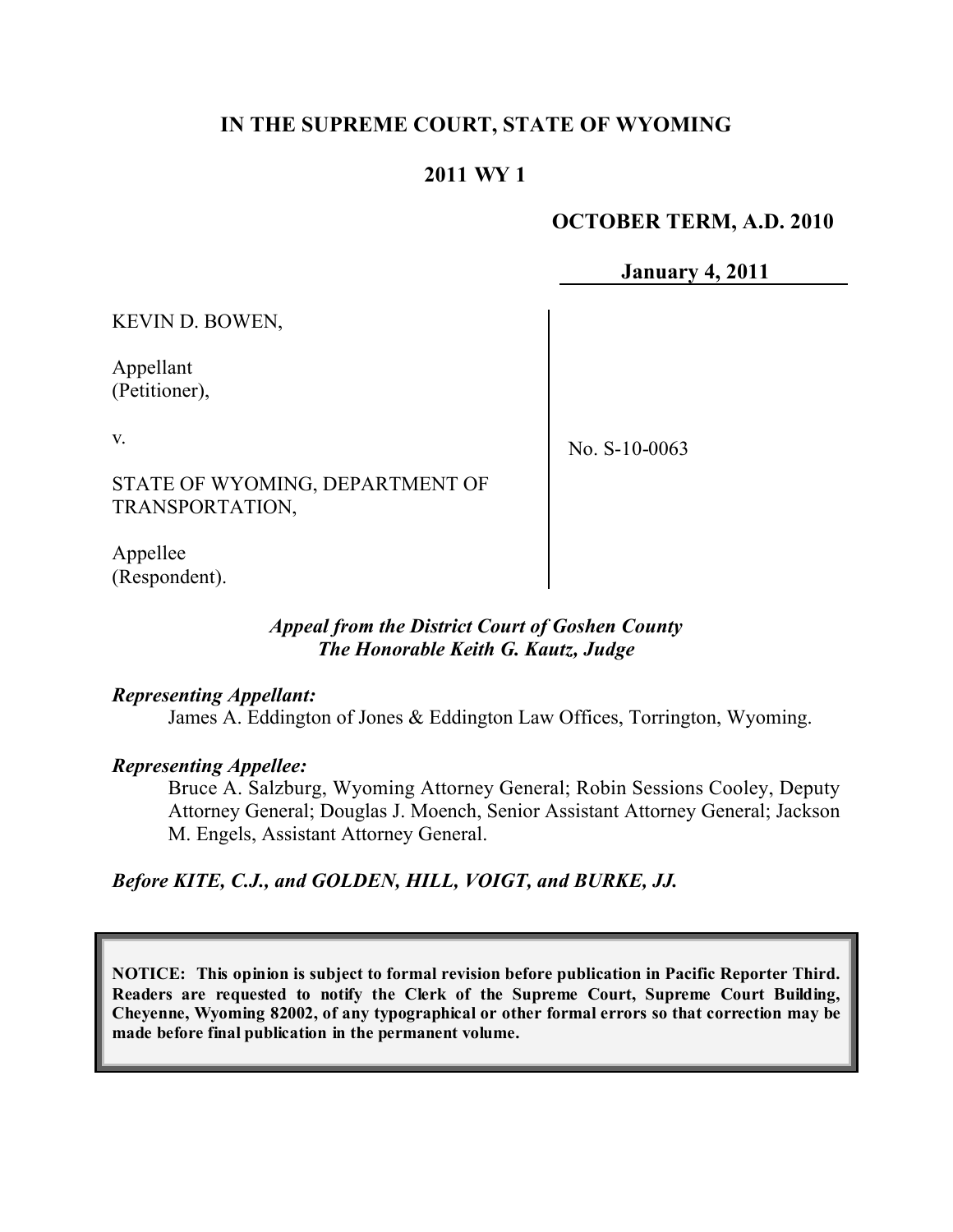#### **VOIGT**, **Justice**.

l

[¶1] In this appeal we review a determination by the Office of Administrative Hearings (OAH) to uphold the suspension of Kevin D. Bowen's (the appellant) driver's license. The only question presented to the OAH was whether the appellant's breath test results were legally obtained, and thus admissible. In finding that the suspension was proper, the OAH relied on a previous decision in the appellant's companion criminal case wherein the circuit court found that the breath test results were legally obtained. We find, under the doctrine of collateral estoppel, that the OAH's decision should be affirmed.

#### **ISSUE**

[¶2] Was the appellant collaterally estopped from relitigating the question of the admissibility of his breath test results in his administrative license suspension hearing after the circuit court had already decided that issue against him in a criminal proceeding?

# **FACTS**

[¶3] The facts in this matter are undisputed. On January 8, 2009, a Wyoming Highway Patrol trooper stopped the appellant after observing the appellant's vehicle traveling approximately 40 mph in a 30 mph zone. The trooper observed signs of impairment and the appellant admitted to consuming alcohol prior to driving. Additionally, the appellant's performance in the field sobriety tests indicated that he was impaired and a portable breath test administered at the site registered a 0.13% blood alcohol concentration (BAC). The appellant was then arrested and transported to the detention facility where he again agreed to a breath test, which test revealed a 0.137% BAC.

[¶4] The appellant's drunken driving resulted in both a criminal prosecution for driving while under the influence of alcohol in violation of Wyo. Stat. Ann. § 31-5- 233(b) (LexisNexis 2007), and an administrative license suspension proceeding, as mandated by Wyo. Stat. Ann. § 31-6-102 (LexisNexis 2007). In the criminal case, the appellant moved to suppress the breathalyzer evidence, alleging that the trooper performing the test was not properly trained on the device used to administer it.<sup>1</sup> The

<sup>&</sup>lt;sup>1</sup> The appellant argued that the trooper did not have the necessary training to perform the breath test as required by Wyo. Stat. Ann. § 31-6-105(a) (LexisNexis 2007) and certain Department of Health rules and regulations. The trooper used an updated version of the breathalyzer device (Intoximeter EC/IR II rather than the Intoximeter EC/IR). The appellant argued that because the trooper never received training on the updated device, the breath test violated the statute and rules and was invalid.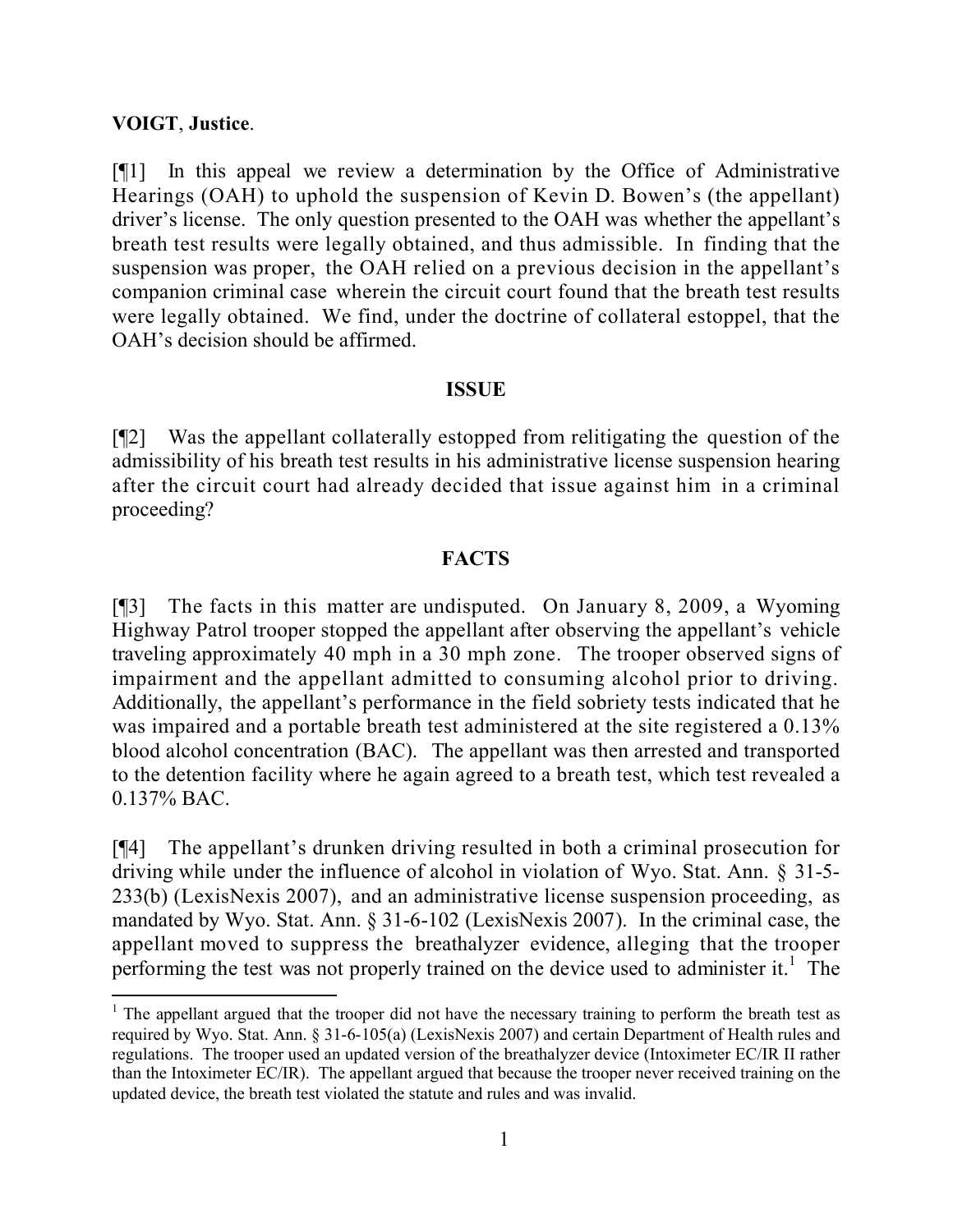appellant's motion was heard and denied by a decision letter, issued April 22, 2009. The appellant entered a conditional guilty plea and Judgment and Sentence was entered on June 9, 2009.

[¶5] In the administrative proceeding, after the appellant was notified of and objected to the suspension of his license, the OAH held a contested case hearing on March 30, 2009. At that hearing, the appellant took the same position he had taken in the criminal case: the trooper was not properly trained on the breathalyzer device and thus the suspension was improper. Relying upon the circuit court's previous finding in the criminal case that the trooper was properly certified to operate the device, the OAH upheld the suspension on May 14, 2009.

[¶6] The appellant sought review of both the OAH decision and the Judgment and Sentence in the criminal matter. After briefing by both parties, the district court entered its decision and order on appeal affirming the decisions in both the criminal and administrative proceedings. The appellant timely filed a notice of appeal to this Court.

# **STANDARD OF REVIEW**

[¶7] When considering an appeal from a district court's review of an administrative agency's action, we give "no special deference to the district court's decision," but instead review the case as if it had come directly from the administrative agency. *Dale v. S & S Builders, LLC*, 2008 WY 84, ¶ 8, 188 P.3d 554, 557 (Wyo. 2008). Our review of an administrative agency's action is governed by the Wyoming Administrative Procedure Act, which provides in pertinent part that the reviewing court shall:

> (i) Compel agency action unlawfully withheld or unreasonably delayed; and

> (ii) Hold unlawful and set aside agency action, findings and conclusions found to be:

> > (A) Arbitrary, capricious, an abuse of discretion or otherwise not in accordance with law;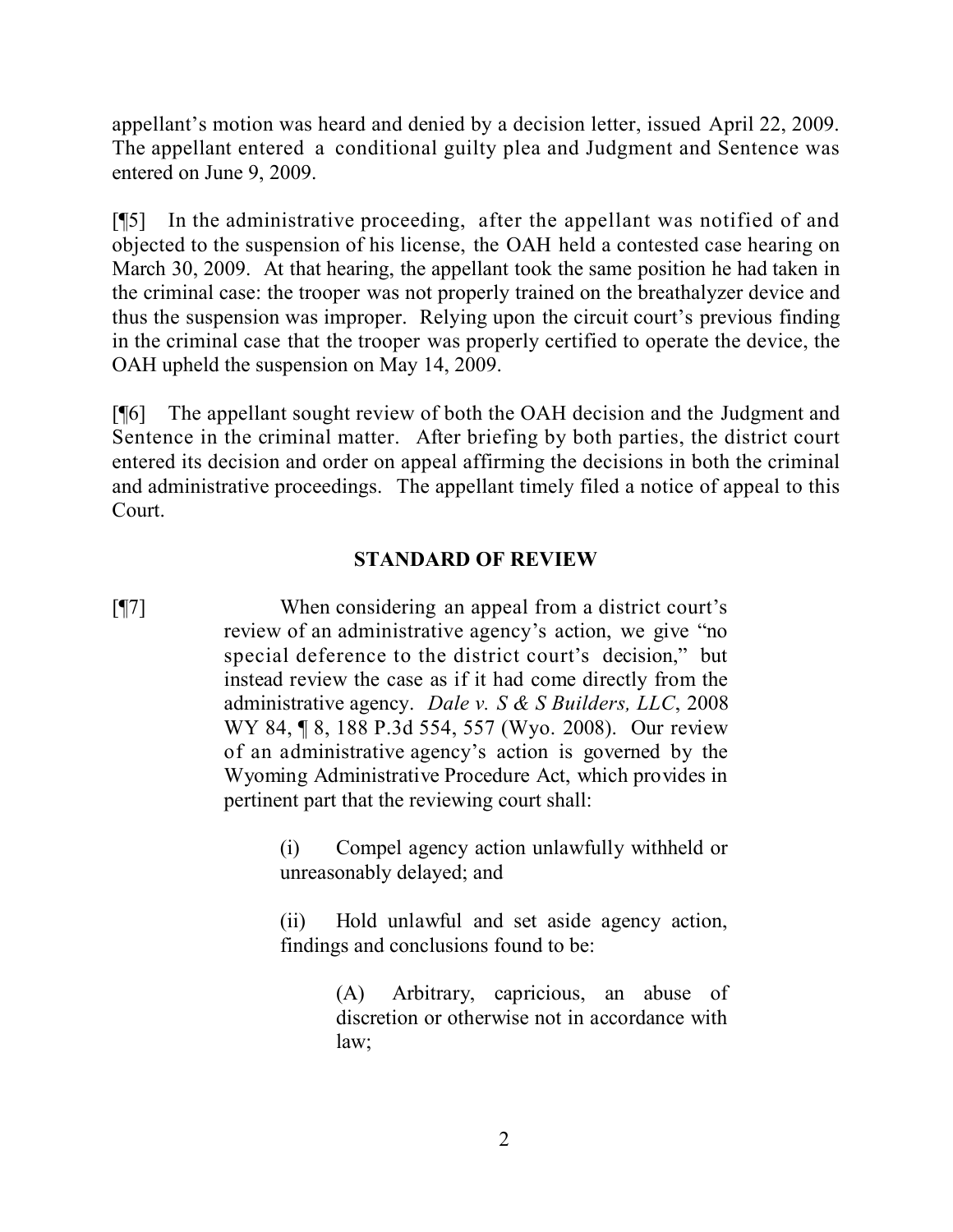(B) Contrary to constitutional right, power, privilege or immunity;

(C) In excess of statutory jurisdiction, authority or limitations or lacking statutory right;

(D) Without observance of procedure required by law; or

(E) Unsupported by substantial evidence in a case reviewed on the record of an agency hearing provided by statute.

Wyo. Stat. Ann. § 16-3-114(c) (LexisNexis 2009).

This appeal involves only questions of law. "Absent evidentiary dispute, the standard of review for contested case hearings is simply stated as whether an agency's conclusions are in accordance with the law." *Parodi v. Wyo. Dep't of Transp*., 947 P.2d 1294, 1295 (Wyo. 1997). Questions of law are reviewed *de novo*, and "[c]onclusions of law made by an administrative agency are affirmed only if they are in accord with the law. We do not afford any deference to the agency's determination, and we will correct any error made by the agency in either interpreting or applying the law." *State ex rel. Workers' Safety & Comp. Div. v. Garl*, 2001 WY 59, ¶ 9, 26 P.3d 1029, 1032 (Wyo. 2001) (citations omitted).

*Jacobs v. State ex rel. Wyo. Workers' Safety & Comp. Div.*, 2009 WY 118, ¶ 10, 216 P.3d 1128, 1131-32 (Wyo. 2009).

#### **DISCUSSION**

[¶8] In this appeal, we are reviewing the decision of the OAH to uphold the suspension of appellant's driver's license.<sup>2</sup> As noted above, the appellant raised the

l

<sup>&</sup>lt;sup>2</sup> When this case was docketed in this Court, the criminal case and the administrative case were docketed separately. However, this Court dismissed the criminal appeal because such review must be sought by petition for writ of review, not by appeal. Thus, only the administrative appeal is before us for review.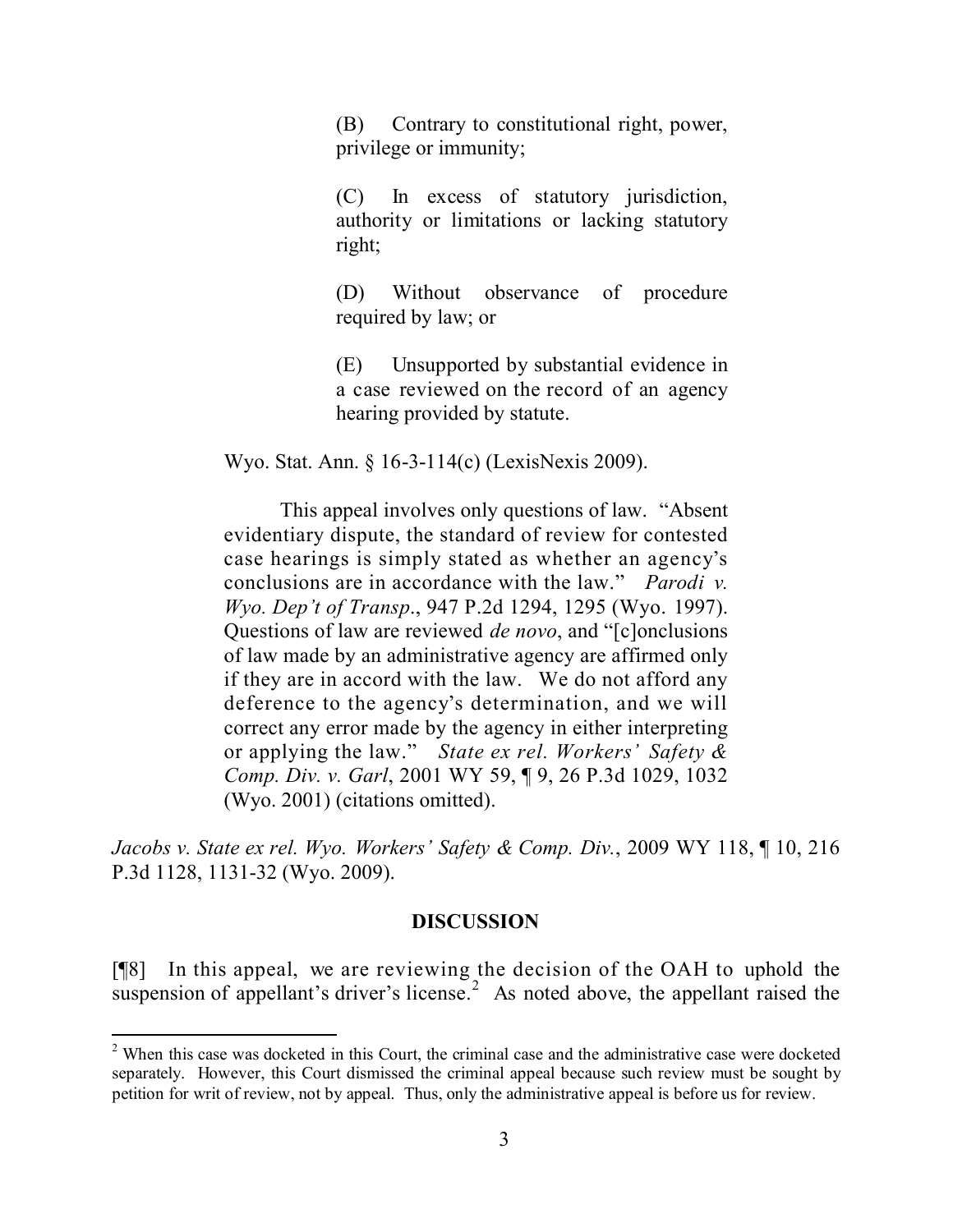exact same issue in both the criminal and administrative cases. The circuit court found the breath test results to be admissible, and the OAH, relying on the circuit court's decision in the appellant's criminal case, as well as the decisions of two other Wyoming courts, reached the same conclusion. The OAH stated:

> 28. While this case was pending, the Circuit Court . . . issued a decision letter in *State of Wyoming v. Bowen* . . . . In the April 22, 2009 Decision Letter, the Circuit Court ruled that Trooper Sanders was properly certified to operate the Intoximeter EC/IR II on January 8, 2009 and Trooper Sanders was not required to undergo any additional training.

> 29. Thus, three higher Wyoming Courts have ruled that an officer certified to operate the Intoximeter EC/IR is also certified to operate the Intoximeter EC/IR II without additional testing. This Office cannot ignore such strong Wyoming precedent and will find as a matter of law Trooper Sanders' certification was valid for operating both the Intoximeter EC/IR and the Intoximeter EC/IR II at all times relevant to this case.

Although not specifically stating such, it appears from the language of the order that the OAH was relying on the doctrine of *stare decisis* in reaching its conclusion.

[¶9] The district court reviewed and affirmed the OAH's decision on grounds of collateral estoppel, which doctrine it found to be more appropriate than *stare decisis*. Although we do not give any deference to the district court's decision, we will likewise affirm the OAH's decision on collateral estoppel grounds.

[¶10] We recently reiterated that collateral estoppel may be applied in the context of administrative cases:

> In *Salt Creek Freightways*, we noted that although many cases speak of res judicata in the administrative context, they actually apply collateral estoppel. *Salt Creek Freightways* [*v. Wyo. Fair Employment Practices Comm'n*], 598 P.2d [435,] 437 [(Wyo. 1979)]. Collateral estoppel is the appropriate doctrine since collateral estoppel bars relitigation of previously litigated *issues. Salt Creek Freightways*, 598 P.2d at 438 (*quoting Roush v. Roush*, 589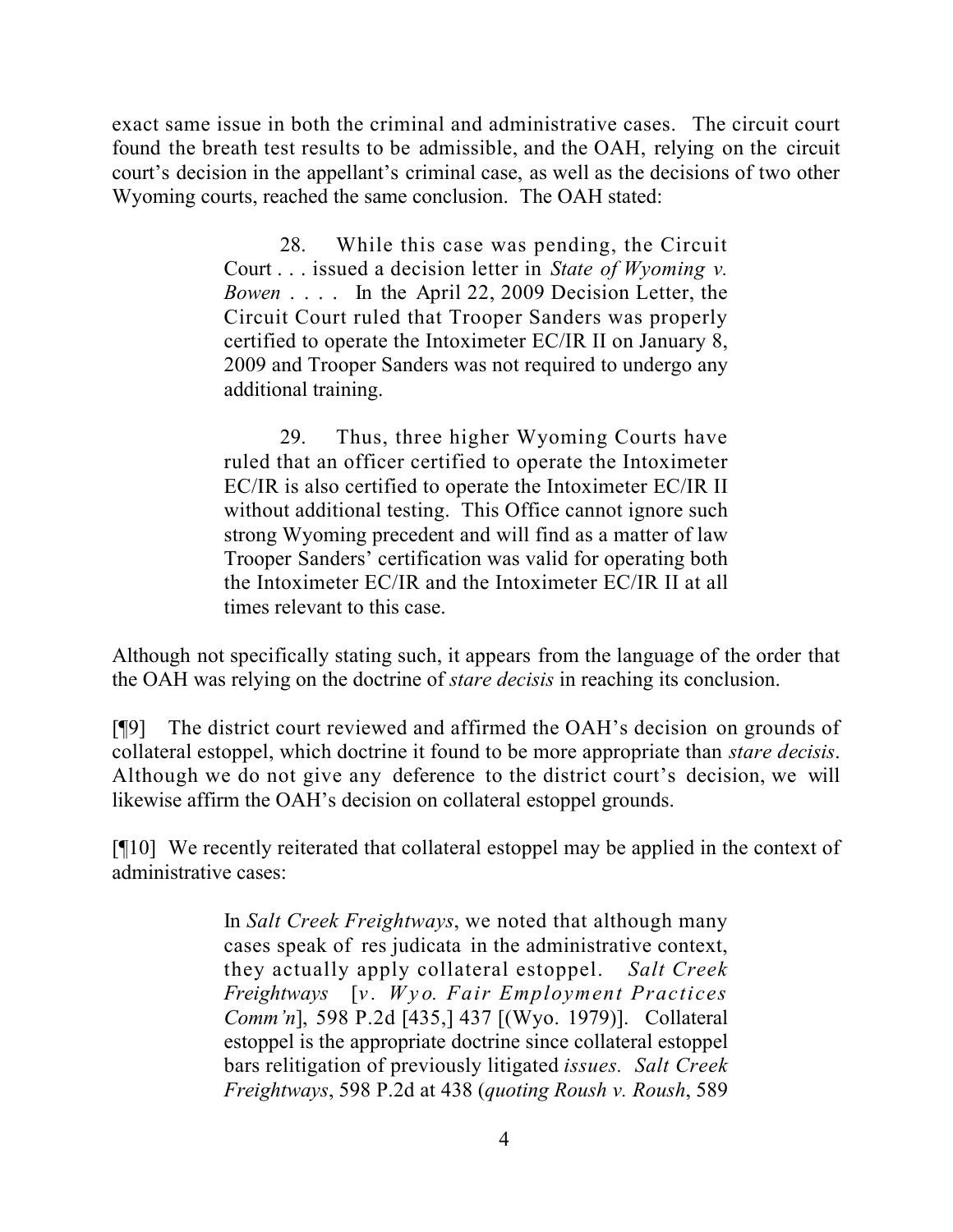P.2d 841, 843 (Wyo. 1979) (per curiam)). *See also Bresnahan v. May Dept. Stores Co*., 726 S.W.2d 327, 329 (Mo. 1987) (when a fact is properly determined in one legal proceeding, it is given effect in another lawsuit). Res judicata on the other hand bars relitigation of previously litigated *claims* or causes of action. *Salt Creek Freightways*, 598 P.2d at 437. *See also Batson v. Shiflett*, [325 Md. 684,] 602 A.2d [1191,] 1201 [(1992)] (*quoting Parklane Hosiery Co., Inc. v. Shore*, 439 U.S. 322, 99 S.Ct. 645, 58 L.Ed.2d 552 (1979)). Since administrative decisions deal primarily with issues rather than causes of action or claims, collateral estoppel is the appropriate doctrine. *Salt Creek Freightways,* 598 P.2d at 437.

*Jacobs*, 2009 WY 118, ¶ 12, 216 P.3d at 1132 (emphasis in original) (quoting *Slavens v. Bd. of County Comm'rs for Uinta County*, 854 P.2d 683, 686 (Wyo. 1993)). When applying collateral estoppel, we consider four factors:

> (1) whether the issue decided in the prior adjudication was **identical** with the issue presented in the present action; (2) whether the prior adjudication resulted in a judgment on the merits; (3) whether the party against whom collateral estoppel is asserted was a party or in privity with a party to the prior adjudication; and (4) whether the party against whom collateral estoppel is asserted had a full and fair opportunity to litigate the issue in the prior proceeding.

*Wilkinson v. State ex rel. Wyo. Workers' Safety & Comp. Div.*, 991 P.2d 1228, 1234 (Wyo. 1999) (emphasis in original) (quoting *Slavens*, 854 P.2d at 686).

[¶11] The issue raised in this appeal is one of first impression for this Court. Furthermore, we are unable to find authority from any other jurisdiction addressing this particular factual scenario. <sup>3</sup> Nevertheless, we find application of collateral

l

<sup>&</sup>lt;sup>3</sup> We note that courts have addressed the applicability of collateral estoppel under other circumstances involving criminal and administrative cases. *See Huelsman v. Kansas Dep't of Revenue*, 980 P.2d 1022, 1025-27 (Kan. 1999) (suppression of evidence in DUI prosecution based on lack of probable cause did not collaterally estop state from arguing in license suspension proceeding that officer had "reasonable grounds" to request a breath test pursuant to the implied consent law); *State v. Young*, 530 N.W.2d 269, 273-77 (Neb. Ct. App. 1995) (holding that collateral estoppel does not require a criminal court to accept as binding an administrative proceeding's license revocation determination); *In re Mehrer*, 273 N.W.2d